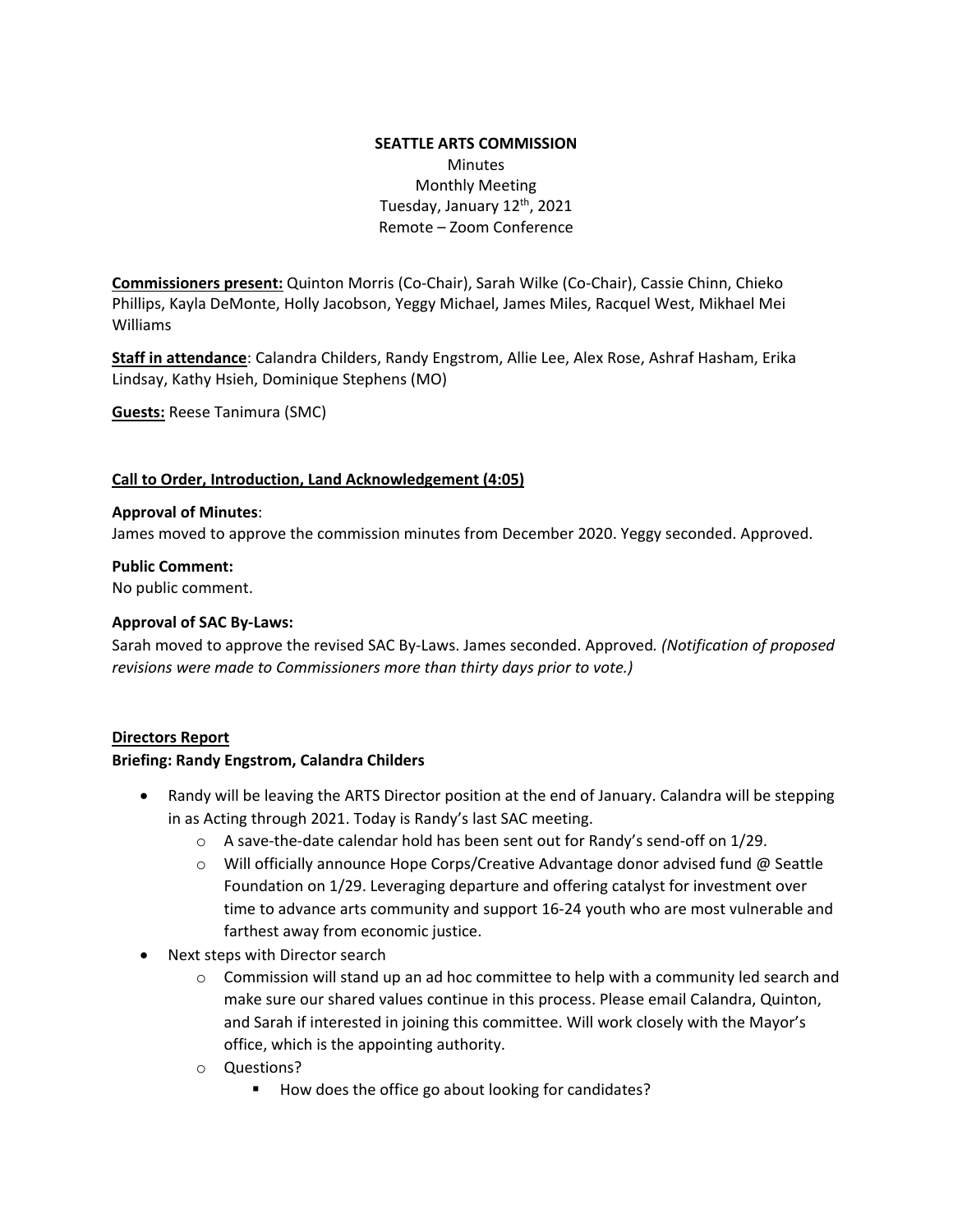- $\triangleright$  The ad hoc committee will help decide an equitable process and sectors we should be looking at. These are questions that community outreach and ad hoc committee will wrestle with. Goal is to get a list of candidate profile items - skillsets, values, national vs. local, etc. We are also considering to hire an external consultant to help with the communityled process.
- $\triangleright$  Re: local vs. national need someone who knows the creative sector but also someone who can see what has been done so far at the city
- Timeline?
	- $\triangleright$  Need to work with Mayor's office to figure out exact timeline but we should start now with the process because we anticipate it will take some time.
- Cultural Space Agency is now in existence. Thanks to FED, Matthew Richter, Randy, and ARTS for help guiding the process. Great that we were able to extend the RET throughout the process. Thanks to the interim council for taking great care to establish governance and enable BASE/constituency to drive the process. Anxious to get governance running so we can get the permanent council in place because projects are here and ready to go!
- New Public Art Manager @ ARTS starting 1/20 Amy Nguyen
- [Inclusive Creative Industries Director position open @ Office of Economic Development](https://www.governmentjobs.com/careers/seattle/jobs/2945989/inclusive-creative-industry-director)
	- Seeking SAC representative to participate in interview panel. Allie to send follow up email with more info.
- SAC vacancies are currently under consideration by appointing authorities.
- Navigating Overwhelm Workshop: 2/10 (W) 1-3pm Free interactive workshop for those who work in Washington state's cultural and arts sectors, including staff of all levels and artists. Allie to send follow up email with invitation/link.

# **Chairs Report**

# **Briefing: Quinton Morris, Sarah Wilke**

- Black Arts Showcase Update Vivian Phillips, Erika Lindsay, and Quinton recently met with Cascade Public Media (KCTS, Crosscut) and pitched the Black Arts Showcase idea. Cascade is interested in presenting the work and looking at both platforms. Challenge is funding, but Cascade will partially support. Goal is to launch on Juneteenth. ARTS to draft MOU.
	- $\circ$  Underscored that we are centering black voices, work is written by black voices, and we want community to speak for themselves. Excited that Cascade has agreed to hire black editors/writers.
	- o Not just a one-off idea, but we are also looking at how to sustain this project.
	- o Have not discussed whether this will replace Mayor's Arts Awards, but we can have a larger conversation about that as a commission and do a temperature check. ARTS staff can put forward some recommendations to the commission.
- SAC workplan retreat
	- o Commission will get together around early March to discuss workplan and overarching goals.
	- $\circ$  Items to focus on discussion: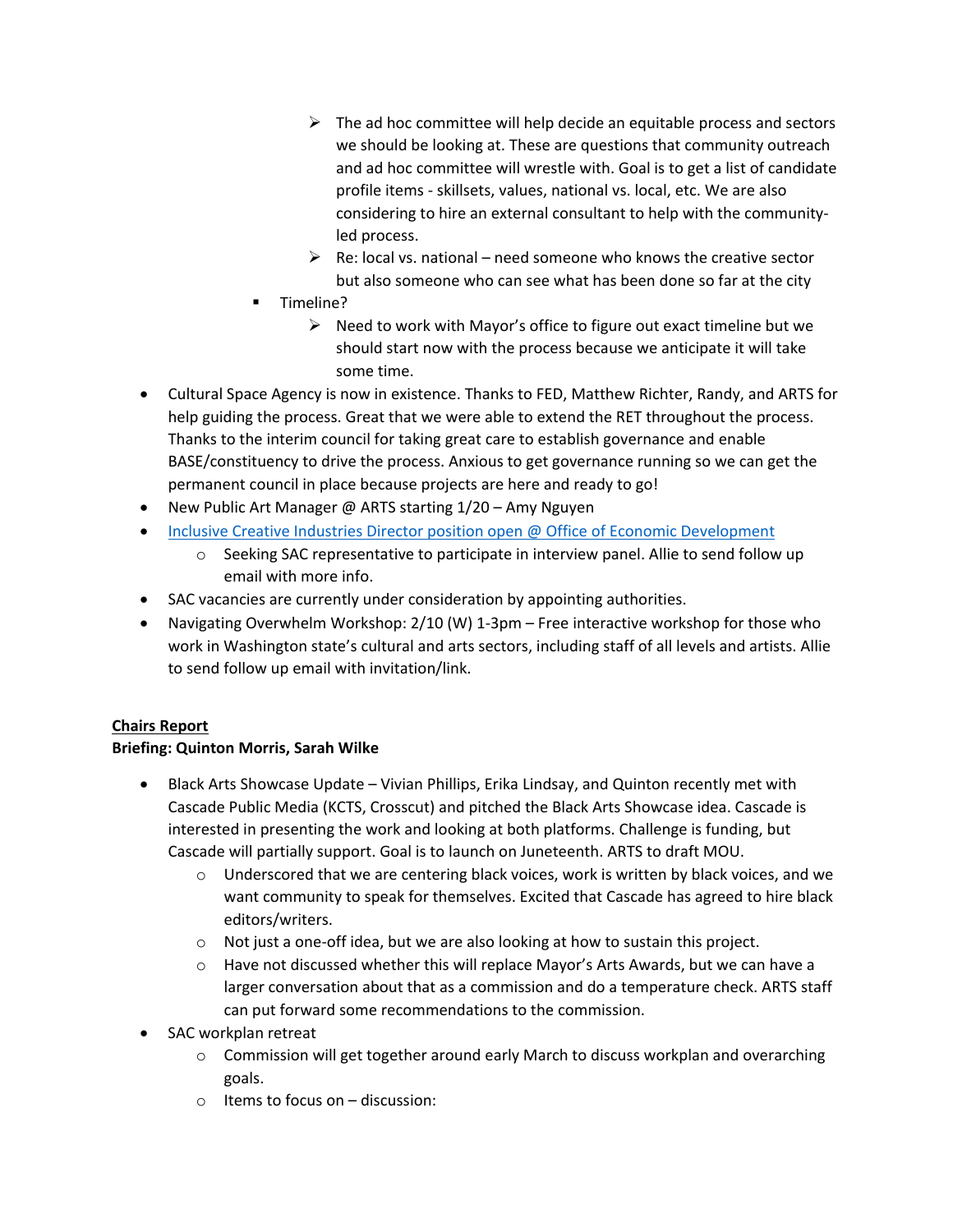- Mayor's Arts Awards Differentiating MAA and Black Arts Showcase. Need to find other resources for BAS to grow.
- Evaluation of recovery in the cultural sector How to be responsive, what individual creatives need right now, how our programs respond to state of affairs.
- Mayoral election year Advocacy will be important. How candidates value culture, racial equity, and arts will matter a lot because \$ is constrained.
- Re-examination of the commission How can we ensure that arts and arts programs are supported across the city and what is our role up to the election and post-election? What is the advocacy work at all levels?
- Committees discussion at retreat?
	- $\triangleright$  Most of the retreat should be commission focused. That work will feed into the committees.
	- $\triangleright$  FED Equity gap in creative industries will deepen, so where are we as a commission? Disaster gentrification, partnering with EDI on community participatory research to understand the impacts of this time period on BIPOC arts and culture orgs.
- Wellness and betterment of each other as commissioners. A conversation about an infrastructure where we can check in with each other.
- **Times in the year when the Arts Commission and Music Commission can** intersect.
- Succession planning for committee chairs and volunteers on committees.

# **ArtsWA Presentation**

# **Briefing: Catherine Nueva Espana, Dr. Jasmine Mahmoud**

- Catherine and Jasmine gave a slide show presentation introducing the [Washington State Arts](https://www.arts.wa.gov/)  [Commission](https://www.arts.wa.gov/) and recent advocacy and funding, and facilitated a conversation on ways ArtsWA and SAC can work together. Highlights:
	- o Programs include Public Arts, Grants, Creative Districts, Arts in Education, Governor's Arts & Heritage Award, Washington State Poet Laureate, Creative Forces, Center for Washington Cultural Traditions
	- o Recent advocacy and funding Yakima SunDome Conservation, Creative Districts Invest in Economic Resiliency Across the State, Creative Districts Capital Projects Grant Program, Stabilization and Recovery of Washington's Creative Economy
	- $\circ$  Together as commissioners, want to work more closely to make sure arts are supported and continues to be part of Inslee's budget. Highlights from discussion:
		- Support working with legislators in districts
			- $\triangleright$  Spreading the word/talking to legislators. ArtsWA doesn't do direct lobbying, but acts as a supporting arm
			- $\triangleright$  Making conversations personal and meaningful to legislators ArtsWA is welcome to reach out to SAC members when seeking specific area expertise/personal touches in talking to reps.
		- Maybe meet quarterly, regular updates with SAC after ArtsWA board meetings